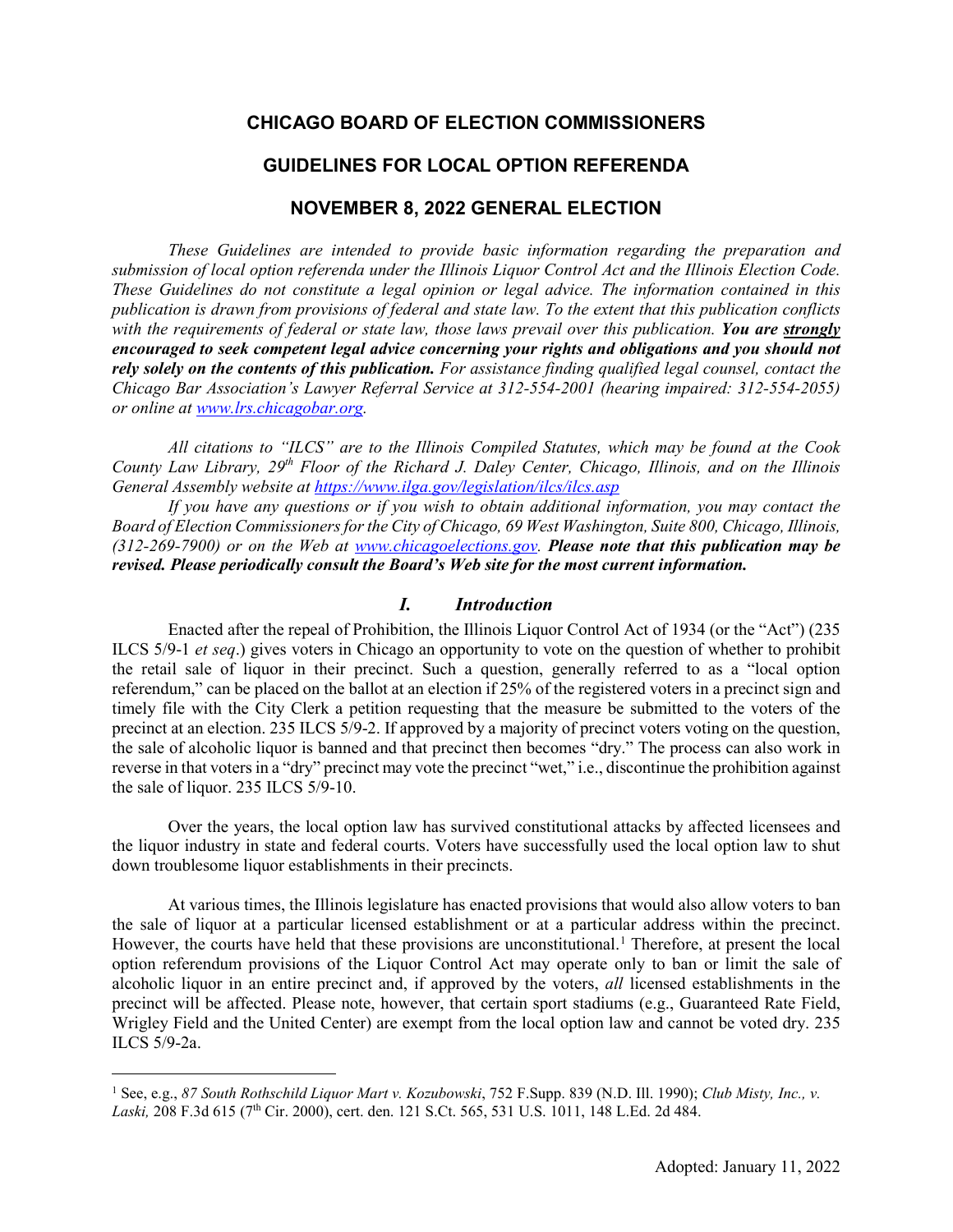When used in the Liquor Control Act, the term "precinct" means that part of the City of Chicago that was used as a voting or election precinct at the last general election. 235 ILCS 5/9-1. This means, for example, that for any local option referendum to be submitted to voters at the November 8, 2022 General Election, the precinct to be voted upon will be the precinct as it existed *as of the last general election on November 3, 2020*.

## *II. PETITION REQUIREMENTS*

To get a local option referendum on the ballot, registered voters in the precinct must sign and timely file a petition with the City Clerk of the City of Chicago requesting the submission to the voters of that precinct at an election the question of whether to prohibit or limit (or discontinue the prohibition of) the sale of alcoholic liquor in that precinct. Article 9 of the Liquor Control Act sets forth the requirements for such a petition, the form of the proposition and other procedures for local option referenda. *See* 235 ILCS 5/9-1 *et seq*. In addition, a petition must conform to the requirements of the general election law found in Article 28 of the Illinois Election Code. *See* 10 ILCS 5/28-1 *et seq*.

#### Petition Signatures

For the prohibition (or discontinuance of the prohibition) of the sale of liquor in the entire precinct, the petition must contain the signatures of not less than 25% of the registered voters of the precinct. *See* 235 ILCS 5/9-2; 5/9-10. In calculating the *minimum* number of signatures needed on a petition, first determine the total number of registered voters in the precinct as of the last general election for county and statewide officers in November of even-numbered years (November 2020).<sup>2</sup> The number of registered voters in the precinct for that election will be shown by the "poll sheet" or "precinct register" for that precinct (and supplements to the poll sheet/precinct register, if any) published for that election by the Chicago Board of Election Commissioners (do not rely upon so-called "walk sheets"). Then, multiply the total number of registered voters in the precinct by 25% (round fractions of a number *up* to the next highest whole number).

For petitions seeking to place a local option referendum on the ballot for the November 8, 2022 General Election, the minimum number of signatures needed on the petition would be equal to 25% of the number of registered voters in the precinct as determined by the poll sheet and supplements to the poll sheet for that precinct for the November 3, 2020 General Election.

There is no maximum limit on the number of signatures that can be placed on a petition.

To be eligible to sign a petition, a person must be registered to vote in that precinct at the time he or she signed the petition. A petition sheet must be signed in the presence of the person who is circulating that sheet.

## Petition Circulation

1. The petition cannot be circulated more than 4 months before the date on which the petition must be filed. For example, if the petition is to be filed on the last day permitted by law for filing such petitions (July 27, 2022 for Section 9-2 petitions), then the first day the petition can be circulated is March 27, 2022. The circulator's statement at the bottom of each petition sheet shall include an attestation that (1) none of the signatures on the petition sheet were signed more than 4 months before the filing of the petition, or (2) the dates on which the petitioners signed the petition. Failure to include this information will render the petition invalid. $3$ 

Ĩ. <sup>2</sup> *95th Food & Liquor Inc. v. Wish, et al.,* 1994-CO-0291 (Cook Cty. Cir. Ct., 10/27/1994).

<sup>3</sup> *Mabwa v. Mendoza*, 2014 IL App (1st) 142771, ¶ 47.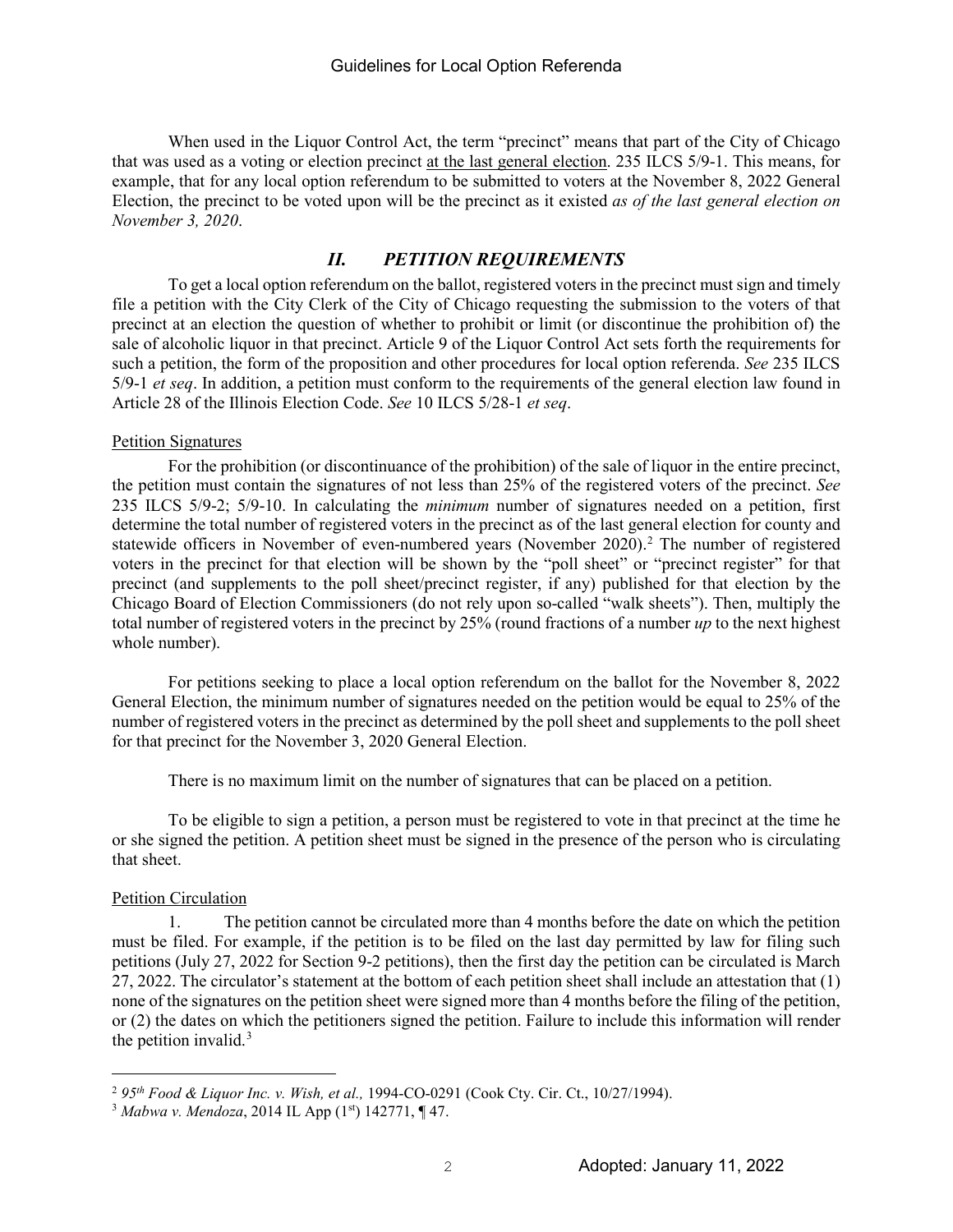2. The petition must be circulated by a person who is at least 18 years of age and is a citizen of the United States. Petition circulators are not required to be registered voters nor are they required to be residents of the precinct.

3. The circulator must certify that all the signatures on the petition sheet were signed in his or her presence and are genuine. Do not sign as the circulator of a petition sheet if you did not, in fact, circulate that sheet.

4. The circulator must, in the presence of a notary public or some officer authorized to administer oaths in the State, sign the affidavit at the bottom of the petition sheet.<sup>4</sup>

### Petition Contents

1. The petition must contain in plain and non-legal language a description of the precinct in which the proposition is to be submitted at the election. Such description shall refer to streets, street addresses, natural or artificial landmarks, or any other method which would enable a voter signing the petition to be informed of the geographic boundaries of the precinct as it existed as of the last general election (November 3, 2020).

2. The petition shall also contain a list of the names and addresses of all liquor licensees in the precinct.

## Petition Filing

1. A petition seeking to submit to precinct voters the question whether to prohibit the sale of alcoholic liquor **pursuant to Section 9-2** of the Liquor Control Act must be filed with the City Clerk of the City of Chicago not less than 104 days before the election at which the referendum is to be held. For the November 8, 2022 General Election, the deadline for filing such a petition is July 27, 2022.

A petition seeking to submit to precinct voters the question whether to discontinue an existing prohibition against the sale of alcoholic liquor **pursuant to Section 9-10** of the Liquor Control Act must be filed with the City Clerk of the City of Chicago not less than 90 days before the election. For the November 8, 2022 General Election, the deadline for filing such a petition is August 10, 2022.

2. A voter may revoke his or her signature on a petition sheet by filing with the City Clerk a written revocation within 20 days after the date the petition was filed. Such revocations must be accompanied by an affidavit from the person who circulated the revocation.<sup>5</sup>

3. The City Clerk shall then certify any *valid* local option proposition to the Chicago Board of Election Commissioners, who shall submit the proposition at an election to the voters of the precinct.6

If more than one valid petition for local option referendum in the same precinct is filed with the City Clerk, the petition filed first will be given preference. However, the Clerk will provisionally accept any other set of petitions setting forth the same, or substantially the same, proposition. If the first set of petitions is found to be valid and in proper form, it will be accepted and all provisionally accepted sets of petitions will be rejected by the Clerk. If the first set of petitions is found not to be in proper form or is invalid, the Clerk will reject the first set of petitions, accept the first provisionally accepted set of petitions that is valid and in proper form, and reject all other provisionally accepted sets of petitions.

#### Petition Objections

1. Petition opponents – either affected liquor licensee(s) or any 5 registered voters in the precinct – may contest the validity of the petition by filing a complaint in the circuit court.

2. The complaint must be filed not less than 72 days before the election at which the referendum is to be held.

Ĩ. <sup>4</sup> See *Mashni Corp. ex rel. Mashni v. Laski*, 351 Ill.App.3d 727, 814 N.E.2d 879 (1<sup>st</sup> Dist. 2004).

<sup>5</sup> See *Mashni Corp. ex rel. Mashni v. Laski*, 351 Ill.App.3d 727, 814 N.E.2d 879 (1st Dist. 2004).

<sup>&</sup>lt;sup>6</sup> The submission of the issue to the electorate is mandatory only "when the petition has been filed in proper form with the clerk." *Mabwa v. Mendoza*, 2014 IL App (1<sup>st</sup>) 142771.